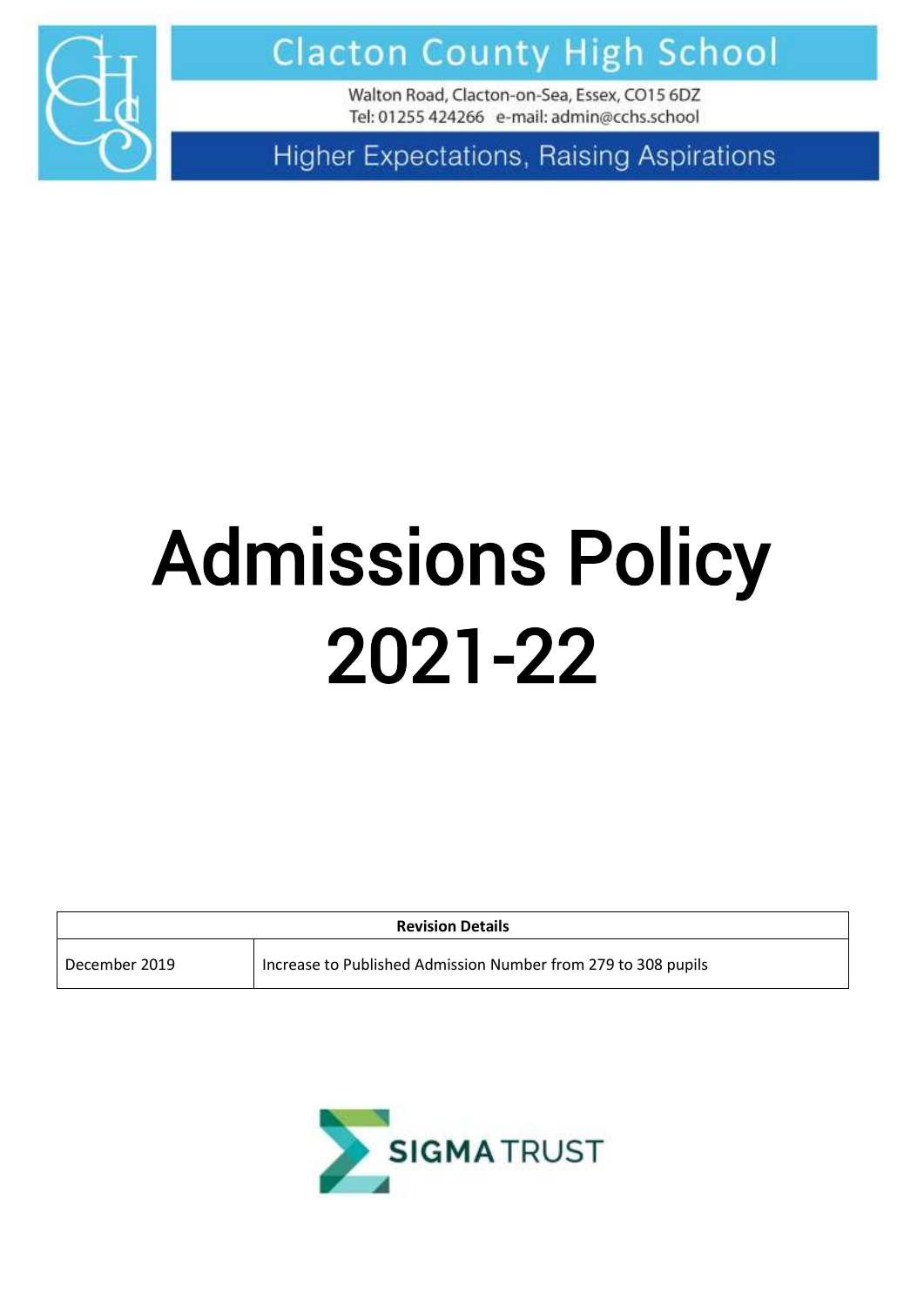## **Clacton County High School Admissions Policy 2021 -2022**

- This policy is formulated in line with the requirements of 'The School Admissions' (Admission Arrangements and Co-ordination of Admission Arrangements) (England) Regulations 2012 and the DfE (2021) 'School Admissions Code'.
- The published Admission Number for year 7 in 2021/22 will be 308.
- The school serves the local community and offers places to students regardless of ability or aptitude.
- Except where stated otherwise in this policy, all applications should be submitted online at [www.essex.gov.uk/admissions](http://www.essex.gov.uk/admissions) or by post to the Essex County Council, School Admissions, FREEPOST, PO Box 4261, Chelmsford, CM1 1GS.
- The age of admission into year 7 is 11 years.

#### **Procedure for Admission of Year 7 Students**

- (a) Applications for the normal admissions round and late applications\* will be by application through the co-ordinated Secondary Admission Scheme, arranged by the Essex County Council Planning and Admission Department.
- (b) Essex County Council arranges the procedures to be followed each year.
- (c) Parents will be notified of allocation of places during the spring term prior to the September admission.
- (d) In the case of unsuccessful applications, parents wishing to appeal against the decision must do so by writing to the Clerk of the Independent Appeal Panel, within 20 days of the date of the letter notifying them that their application was unsuccessful.
- (e) A waiting list will be kept of unsuccessful applicants for year 7 until at least 31 December of each school year of admission. Should any vacancies occur the criteria for admission will be applied as below.
- (f) Applications for admission to year 7 received after the start of the new academic year should follow the same procedure for in-year applications.

### **Criteria for Admission**

Where applications for admissions exceed the number of places available, the following criteria will be applied in the order set out below:

- 1. Looked after children and previously looked after children including those who have been in state care outside of England and ceased to be in state care as a result of being adopted#.
- 2. Children with a sibling attending the school who will still be on roll at the date of admission\*\*.
- 3. Children who reside within the Priority Admission Area.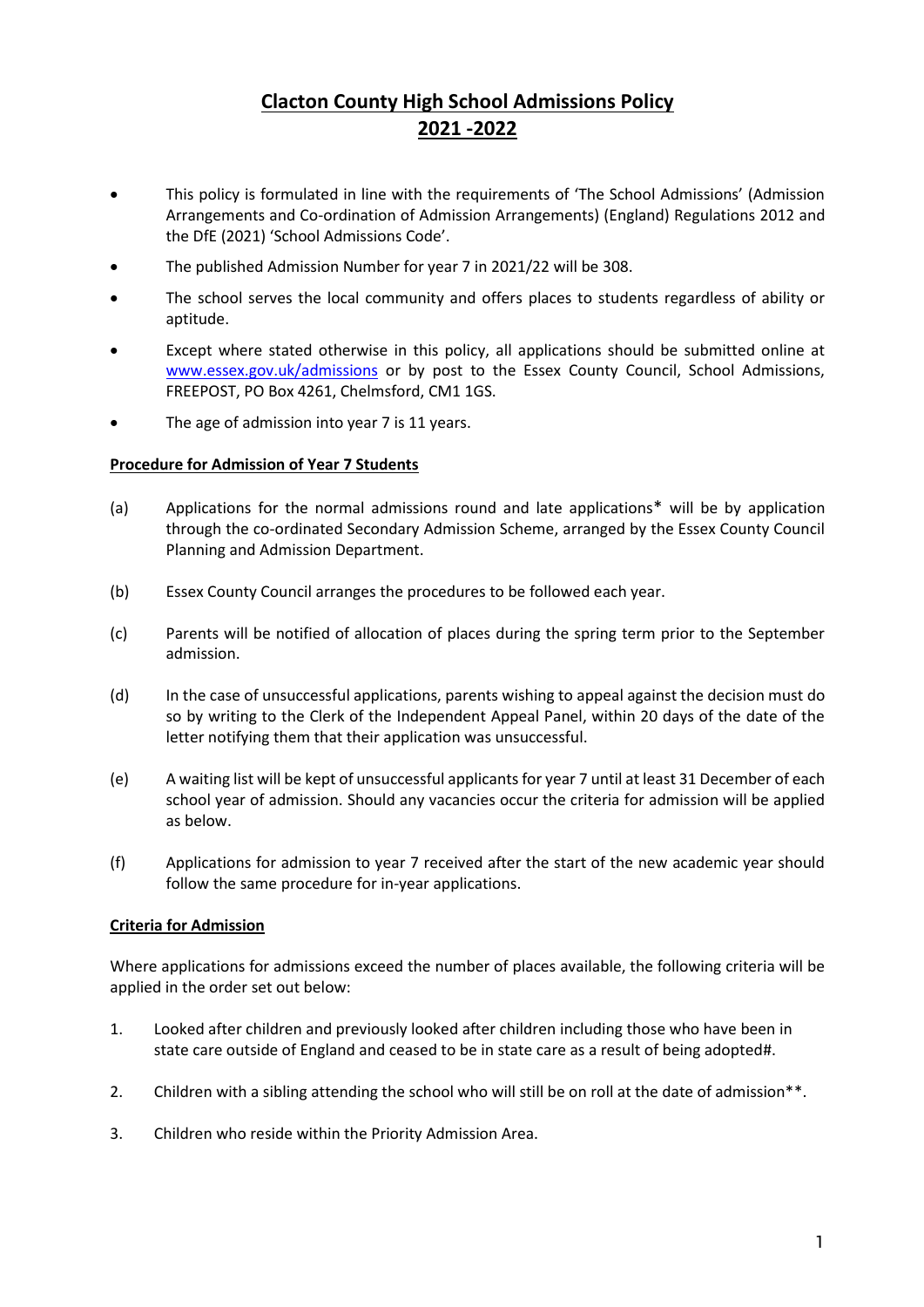- 4. Children who attend the following schools:
	- 5 Great Clacton CofE Junior School
	- > Holland Haven Primary School
	- S Holland Park Primary School
- 5. Children of staff at Clacton County High School who have been employed for two or more years at the time of the application or are recruited to fill a vacant post for which there is a demonstrable skill shortage. To qualify under this criterion, the staff member must be a 'direct employee'. This includes any member of staff (teaching or non-teaching) with two years' continuous employment with the school. Staff contracted in to provide services to the school do not count as 'direct employees'. For the purposes of this criterion, 'children of staff' is taken to include a son, daughter or step-son/daughter, or child who is adopted or fostered or for whom a special guardianship order is in place.
- 6. Within each of the above criteria, proximity of the home to school will be taken into consideration, with those living nearer being accorded the higher priority. (Straight-line distance between home and school will be used as a tie breaker with those living closest to the school having highest priority\*\*\*.)

Children with an Education Health Care Plan that name a specific school are required to be admitted to the school that is named.

### **For All In-Year Applications (\*\*\*\*)**

All applications received will be considered in line with the Essex Fair Access Protocol. Please complete our application form; obtained directly from the school, downloading from the school's website: www.countyhigh.org.uk or on request by emailing: [admin@cchs.school](mailto:admin@cchs.school)*.* Alternatively, you may send a written request for the form to:

Clacton County High School Walton Road Clacton on Sea Essex CO15 6DZ

In the event of multiple in-year applications and insufficient places, the criteria for admission will be applied. Following receipt of an in-year application, the academy will notify the parents of the outcome of their application in writing within 15 school days.

### **Admission Appeals**

Where applicants are declined a place at the school, parents have a statutory right to appeal against the decision. They should indicate their wish to do so by writing to the Clerk of the Appeal Panel, PO Box 11, Chelmsford, CM1 1LX within 20 days of that refusal. Parents/carers may only submit one application for an academic year unless there are significant material changes of circumstances relevant to the application; appeal forms can also be obtained from the school.

Parents and prospective students are very welcome to visit the school at any time; however, this is not an offer of a placement. Please telephone the school to make an appointment.